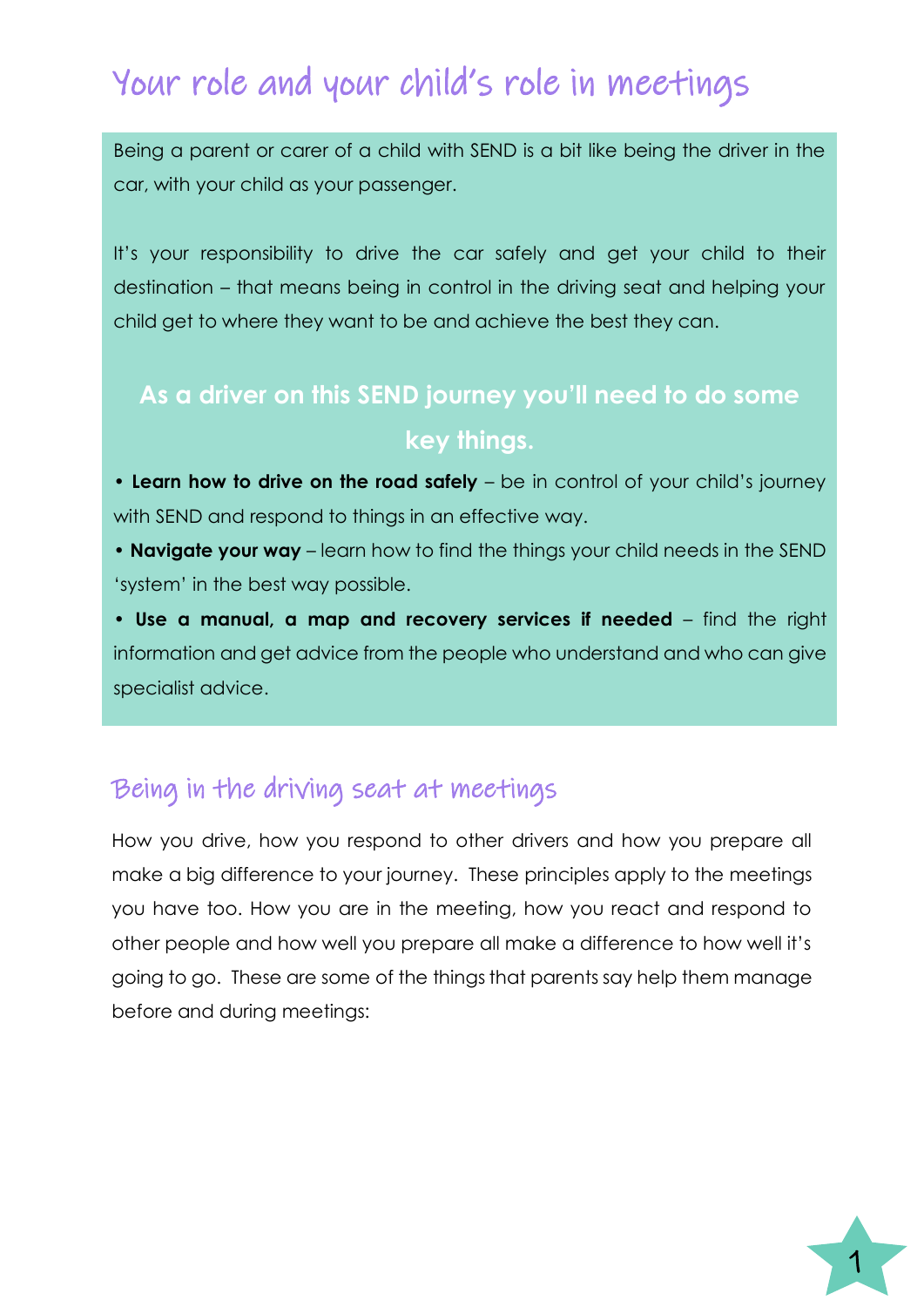- 1. **Be realistic** about what one meeting can achieve and set the right destination each time. In the same way that if you've only got a quarter of a tank of petrol you can't expect to get to Scotland, you shouldn't expect to deal with a significant challenge for your child in just one meeting. Aim to take steps along the way to get to where you want to be. Think about the long-term goal and then think what the next step towards that might be.
- 2. **Always focus on your child** and if the discussion starts to drift or there are differences of opinion, keep bringing everyone back to what your child wants and needs. Everyone should have your child's best interests at heart and when that's the focus, the discussions are more constructive and powerful. Remember where you're going and try not to go off on a side road.
- 3. **Know where you're going but be prepared to take a detour** if the road is blocked. Be specific about what you want but be open to other offers. Try and be flexible - if you have a fixed position on something and don't feel you can compromise it can lead to frustration, stress, and stalemate. There is usually more than one way to get where you want to be.
- 4. **Remember you're an expert** and a professional too you're the driver! You know your child well and that puts you in a unique position to understand their strengths and challenges. You can, and should, take part as an equal in discussions.
- 5. **Keep your eyes open for possible hazards.** Everyone at a meeting will have some 'uninvited guests'. These are your feelings, your past experiences and what you're expecting to happen at the meeting. You might be angry, scared or confused, or you might take meetings in your stride and be confident, hopeful, and optimistic. If you've had poor experiences of meetings before, if relationships have broken down or if just being in school makes you feel uncomfortable, all of these can affect how you walk into the meeting. Professionals may well bring these feelings too.

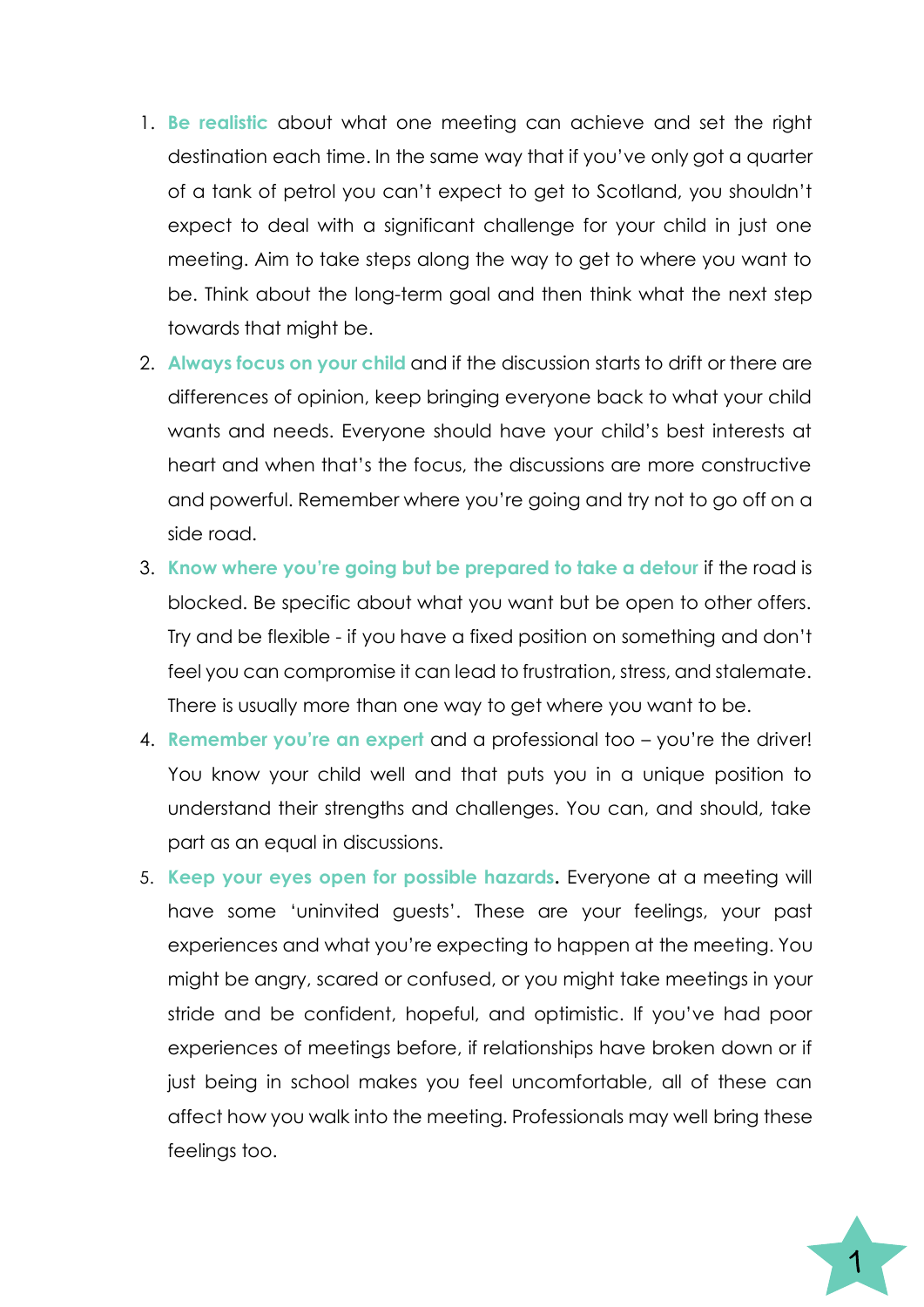- 6. **Drive looking forwards and not in your rear-view mirror.** Try not to take things that have happened in the past into each meeting. Focus on where you're going and how you're going to get there. If you've got grievances, ask if these can be talked about separately at a different meeting.
- 7. **Use a map.** Focusing on something that's written down can really help in a meeting. That might be looking at your child's school plan, an incident log, or a record of academic progress. It helps to take some of the 'personal' out of the meeting and lets everyone take a step back. If you can see and understand what the plans are it can help you understand the reasons behind things.
- 8. **Remember that everyone else doesn't drive in the same way you do,** and they haven't been where you've been. Teachers and other staff don't have your life experience – they may not have much understanding of what you're going through.
- 9. **We are all human**  everyone takes a wrong turn, gets lost and runs low on fuel from time to time. It's natural and normal to forget things, make mistakes and have an off day. Be kind to yourself and others and if you need to pull over and stop, or take a break, do.

#### Keeping your child at the centre of things

It's very important for your child or young person to be at the centre of things, and to be able to share their views with professionals and have them properly listened to and acted on. It's a powerful thing, and when it's done well it can make a huge difference to everyone, not least your child. Support that works well is based on what your child does well (their strengths) and what their hopes and goals are.

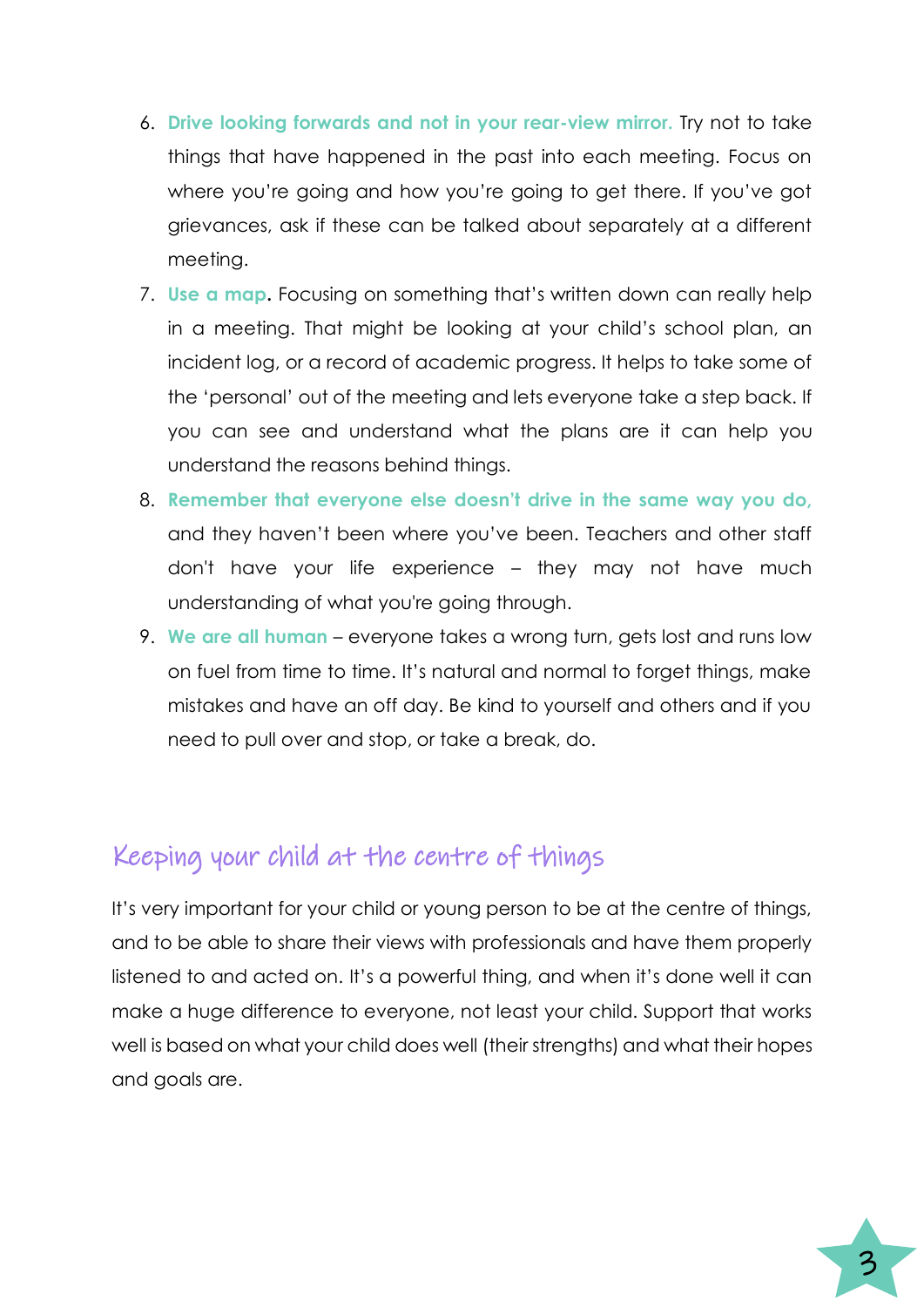### Sharing Their views

As your child grows older and becomes a young adult, they'll become more independent. For most young people that means taking more control over what happens in their lives. Your role changes too – usually, you will have less and less control! So, gradually helping your child to be more involved is an important process in preparing them to become an adult. To go back to the idea of driving and being on a journey, one day your child will probably learnto drive, and they will sit in the driver's seat – you'll be the passenger!

Every child has a voice and something to say, but the challenge can sometimes be how to help them express themselves. Even if your child can't speak, their views, opinions, likes and dislikes are still very important. It's up to the adults that support that child to find ways that will help them to do that.

## Going to Meetings

Children and young people can and do go to meetings and as they get older and this is a good way for them to get involved in making decisions about theirlife. Some also like to know what everyone is talking about! But not everyone will want to or will be able to manage it. Meetings can feel overwhelming andsometimes be boring too.

If your young person wants to be involved, you could ask them to come to thestart of the meeting for a few